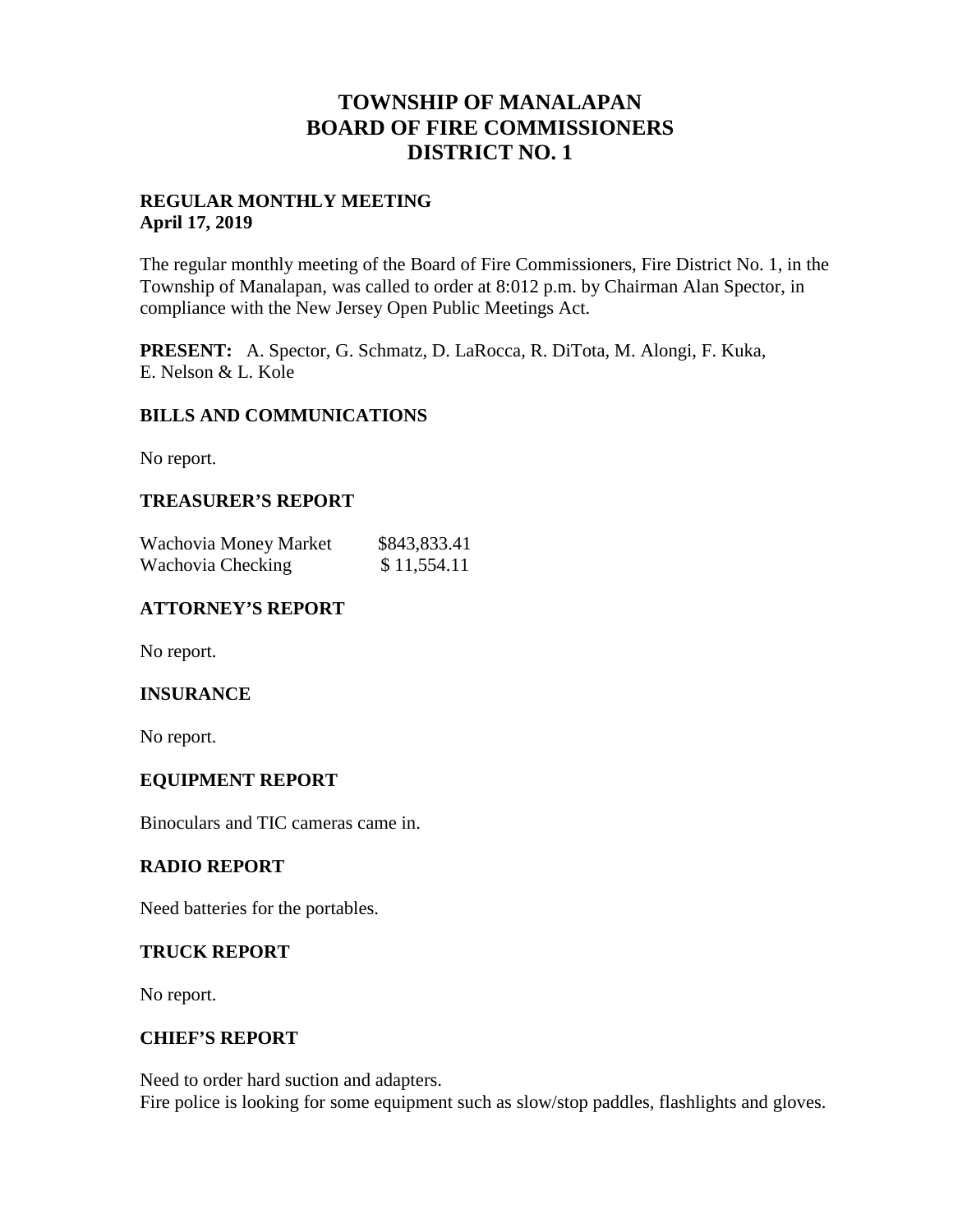## **MEMBERSHIP REPORT**

No report.

## **ASSOCIATION REPORT**

House next door was demolished. Would like to order 2 truck wash dispensers. Electric sign out front is not working correctly. Half way through the renovations.

#### **TRUSTEES' REPORT**

No report.

## **OLD BUSINESS**

See attached.

#### **NEW BUSINESS**

Commissioner LaRocca made a motion to pay all vouchers; this was seconded by Commissioner Schmatz. All voted aye.

Commissioner LaRocca made a motion for \$200 to purchase batteries for the portables; this was seconded by Commissioner Schmatz. All voted aye.

Commissioner LaRocca made a motion for \$320 to purchase fire police equipment; this was seconded by Commissioner Spector. All voted aye.

Commissioner LaRocca made a motion for \$450 for fire police uniform for Bryan Ross; this was seconded by Commissioner Schmatz. All voted aye.

Commissioner LaRocca made a motion for \$250 to purchase 2 truck wash dispensers; this was seconded by Commissioner Spector. All voted aye.

Commissioner LaRocca made a motion for \$1,000 to hold the After the Fire presentation at the high school on May 31; this was seconded by Commissioner Spector. All voted aye.

Commissioner LaRocca made a motion for \$2,000 to purchase 6" hard suction and adapters; this was seconded by Commissioner Schmatz. All voted aye.

Meeting opened to the public at 8:55 p.m.

A motion was made by Commissioner Spector to adjourn; it was seconded by Commissioner Schmatz and all voted aye.

Meeting adjourned at 8:57 p.m.

Respectfully submitted, George Schmatz, Treasurer